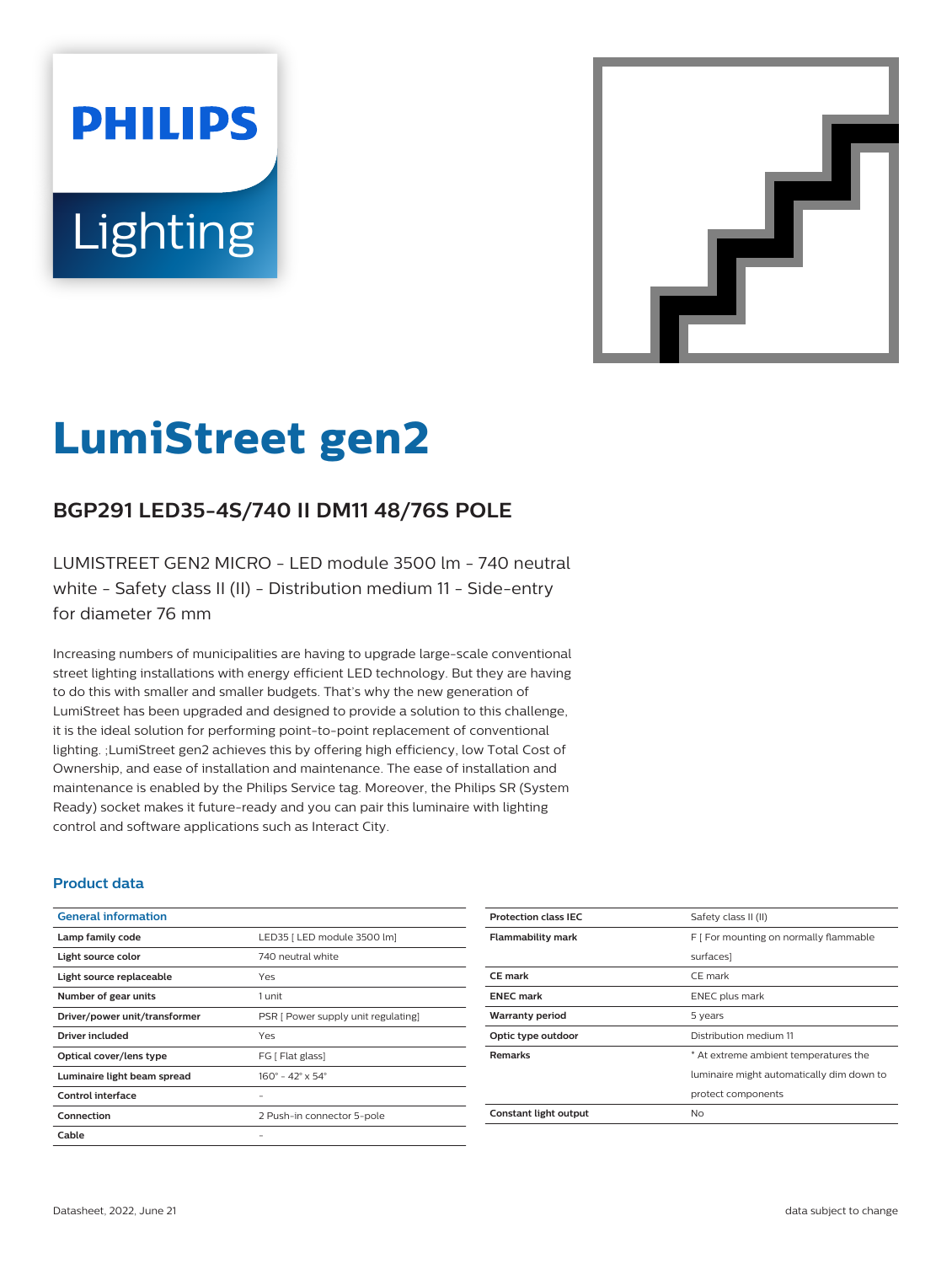### **LumiStreet gen2**

| Number of products on MCB of 16 A type | 29                                             |
|----------------------------------------|------------------------------------------------|
| B                                      |                                                |
| <b>EU RoHS compliant</b>               | Yes                                            |
| Light source engine type               | LED                                            |
| Service tag                            | Yes                                            |
| Serviceability class                   | Class A, luminaire is equipped with            |
|                                        | serviceable parts (when applicable): LED       |
|                                        | board, driver, control units, surge protection |
|                                        | device, optics, front cover and mechanical     |
|                                        | parts                                          |
| <b>Product family code</b>             | BGP291 [ LUMISTREET GEN2 MICRO]                |
|                                        |                                                |
| <b>Light technical</b>                 |                                                |
| Upward light output ratio              | O                                              |
| Standard tilt angle posttop            | О°                                             |
| Standard tilt angle side entry         | О°                                             |
|                                        |                                                |
| <b>Operating and electrical</b>        |                                                |
| <b>Input Voltage</b>                   | 220 to 240 V                                   |
| <b>Input Frequency</b>                 | 50 to 60 Hz                                    |
| Inrush current                         | 15 A                                           |
| Inrush time                            | 0.295 ms                                       |
| <b>Power Factor (Min)</b>              | 0.99                                           |
|                                        |                                                |
| <b>Controls and dimming</b>            |                                                |
| Dimmable                               | No                                             |
|                                        |                                                |
| <b>Mechanical and housing</b>          |                                                |
| <b>Housing Material</b>                | Aluminum die-cast                              |
| <b>Reflector material</b>              | Polycarbonate                                  |
| <b>Optic material</b>                  | Polymethyl methacrylate                        |
| Optical cover/lens material            | Glass                                          |
| <b>Fixation material</b>               | Aluminum                                       |
| <b>Mounting device</b>                 | 76S [Side-entry for diameter 76 mm]            |
| Optical cover/lens shape               | Flat                                           |
| Optical cover/lens finish              | Clear                                          |
| Overall length                         | 520 mm                                         |
| <b>Overall width</b>                   | 234 mm                                         |
| <b>Overall height</b>                  | 95 mm                                          |
| Effective projected area               | $0.0235 \; \text{m}^2$                         |
| Color                                  | Gray                                           |
| Dimensions (Height x Width x Depth)    | 95 x 234 x 520 mm (3.7 x 9.2 x 20.5 in)        |

| <b>Approval and application</b>                 |                                               |
|-------------------------------------------------|-----------------------------------------------|
| Ingress protection code                         | IP66 [ Dust penetration-protected, jet-proof] |
| Mech. impact protection code                    | IK08 [5 J vandal-protected]                   |
| <b>Surge Protection (Common/Differential)</b>   | Luminaire surge protection level until 6 kV   |
|                                                 | differential mode and 8 kV common mode        |
| <b>Sustainability rating</b>                    |                                               |
|                                                 |                                               |
| Initial performance (IEC compliant)             |                                               |
| Initial luminous flux (system flux)             | 3115 lm                                       |
| <b>Luminous flux tolerance</b>                  | $+/-7%$                                       |
| Initial LED luminaire efficacy                  | 135 lm/W                                      |
| Init. Corr. Color Temperature                   | 4000 K                                        |
| Init. Color Rendering Index                     | 70                                            |
| Initial chromaticity                            | (0.381, 0.379) SDCM <5                        |
| Initial input power                             | 23 W                                          |
| Power consumption tolerance                     | $+/-10%$                                      |
| Init. Color Rendering Index Tolerance           | $+/-2$                                        |
|                                                 |                                               |
| Over time performance (IEC compliant)           |                                               |
| Control gear failure rate at median useful 10 % |                                               |
| life 100000 h                                   |                                               |
| Lumen maintenance at median useful              | L96                                           |
| life* 100000 h                                  |                                               |
|                                                 |                                               |
| <b>Application conditions</b>                   |                                               |
| Ambient temperature range                       | -40 to +50 $^{\circ}$ C                       |
| Performance ambient temperature Tq              | 25 °C                                         |
| <b>Maximum dim level</b>                        | 0% (digital)                                  |
|                                                 |                                               |
| <b>Product data</b>                             |                                               |
| Full product code                               | 871951412563600                               |
| Order product name                              | BGP291 LED35-4S/740 II DM11 48/76S POLE       |
| EAN/UPC - Product                               | 8719514125636                                 |
| Order code                                      | 12563600                                      |

| Order code                      | 12563600     |
|---------------------------------|--------------|
| Numerator - Quantity Per Pack   |              |
| Numerator - Packs per outer box |              |
| Material Nr. (12NC)             | 910925867780 |
| Net Weight (Piece)              | 4.240 kg     |